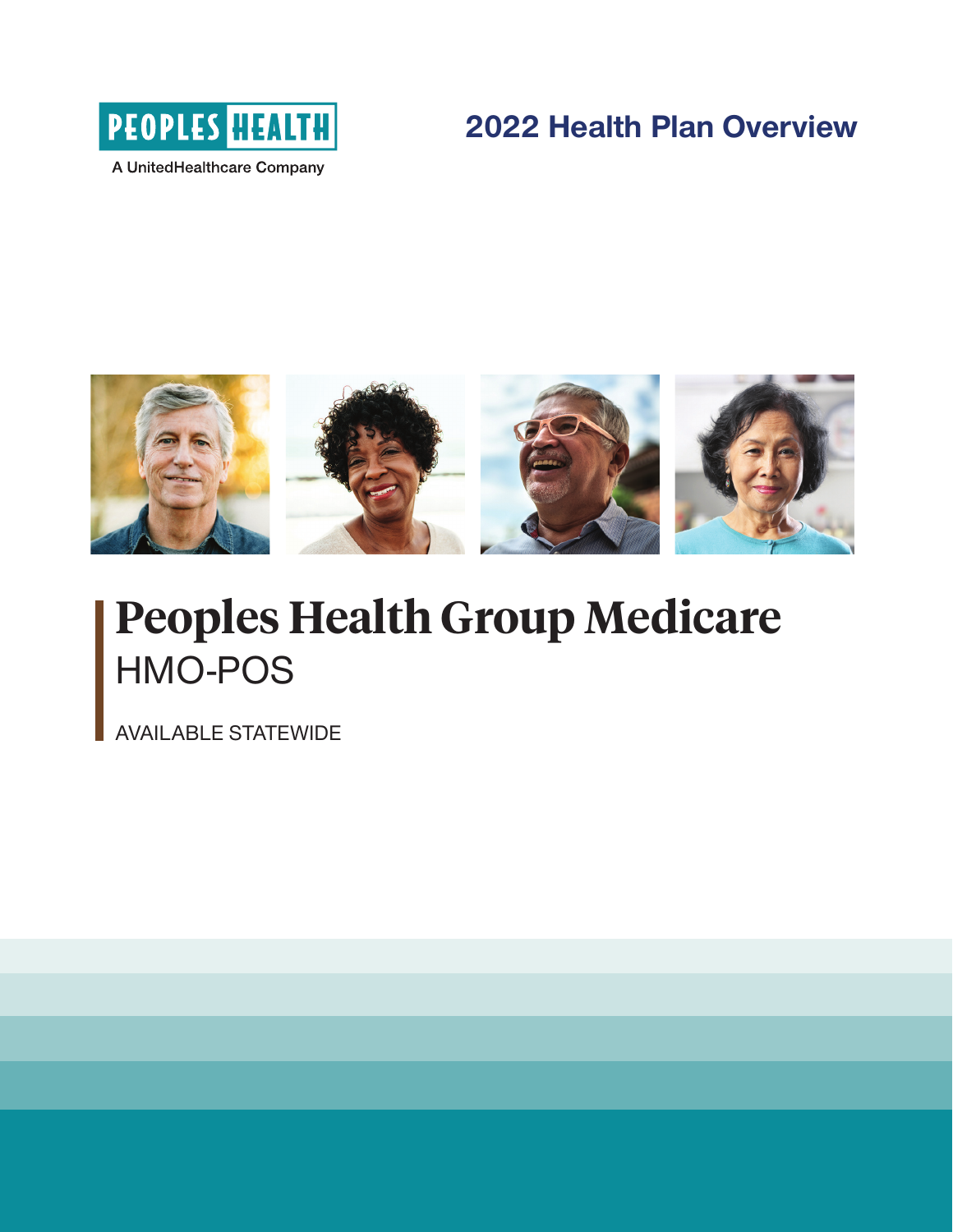## **Peoples Health Group Medicare** HMO-POS

A Medicare Advantage Prescription Drug plan that features the coordinated, in-network care for which Peoples Health is known. It also offers out-of-network coverage.



Don't miss some of our key benefits

|                                                                                                               | <b>Group Medicare</b> |                                          |  |  |
|---------------------------------------------------------------------------------------------------------------|-----------------------|------------------------------------------|--|--|
|                                                                                                               | In-network            | Out-of-network                           |  |  |
| Out-of-Pocket Maximum                                                                                         | \$2,500               | Does not apply                           |  |  |
| <b>Doctor Visits &amp; NurseLine</b>                                                                          |                       |                                          |  |  |
| Primary Care Physician Visit                                                                                  | \$5                   | 20% coinsurance                          |  |  |
| <b>Specialist Visit</b>                                                                                       | \$10                  |                                          |  |  |
| Virtual Medical Visit or 24-Hour NurseLine                                                                    | \$0                   | Available through<br>contracted provider |  |  |
| Preventive Care <sup>+</sup>                                                                                  |                       |                                          |  |  |
| Pap Smears, Pelvic Exams, Mammograms                                                                          | \$0                   |                                          |  |  |
| Prostate & Colorectal Cancer Screenings                                                                       | \$0                   | 20% coinsurance                          |  |  |
| <b>Bone Mass Measurement</b>                                                                                  | \$0                   |                                          |  |  |
| Vaccinations (COVID-19, flu, pneumonia)                                                                       | \$0                   | \$0                                      |  |  |
| Labs & Tests <sup>+</sup>                                                                                     |                       |                                          |  |  |
| Lab Services, Diagnostic Tests, X-rays and Advanced<br>Imaging (MRI, MRA, CT, CTA, PET scans, etc.)           | \$0                   | 20% coinsurance                          |  |  |
| <b>Outpatient Surgery</b>                                                                                     |                       |                                          |  |  |
| Surgery (outpatient hospital or ambulatory surgical center)                                                   | \$0                   | 20% coinsurance                          |  |  |
| Inpatient Hospital Care per admission                                                                         |                       |                                          |  |  |
| <b>Inpatient Deductible</b>                                                                                   | \$0                   |                                          |  |  |
| Inpatient Stay per day, for days 1-10                                                                         | \$50                  | Same as Medicare                         |  |  |
| Inpatient Stay for days 11 and beyond                                                                         | \$0                   |                                          |  |  |
| Worldwide Emergency and Urgent Care <sup>o</sup>                                                              |                       |                                          |  |  |
| Emergency Care (worldwide)                                                                                    | \$50                  | \$50                                     |  |  |
| Urgent Care (inside the U.S.)                                                                                 | \$10                  | \$10                                     |  |  |
| Urgent Care (outside the U.S.)                                                                                |                       | \$50                                     |  |  |
| Emergency Transportation (per one-way trip)                                                                   |                       |                                          |  |  |
| Emergency Ambulance Services (ground or air)                                                                  | \$50                  | \$50                                     |  |  |
| Home Health & Skilled Nursing Facility Care                                                                   |                       |                                          |  |  |
| Home Health                                                                                                   | \$0                   | 20% coinsurance                          |  |  |
| Skilled Nursing Facility Care (semi private room and board,<br>days 1-20)                                     | \$0                   | \$0                                      |  |  |
| Skilled Nursing Facility Care (semi private room and board,<br>per each additional day of the benefit period) | \$25 per day          | \$25 per day                             |  |  |

**+**Office visit copay may apply.

°Emergency care copay waived if admitted to inpatient hospital care within 24 hours for the same condition.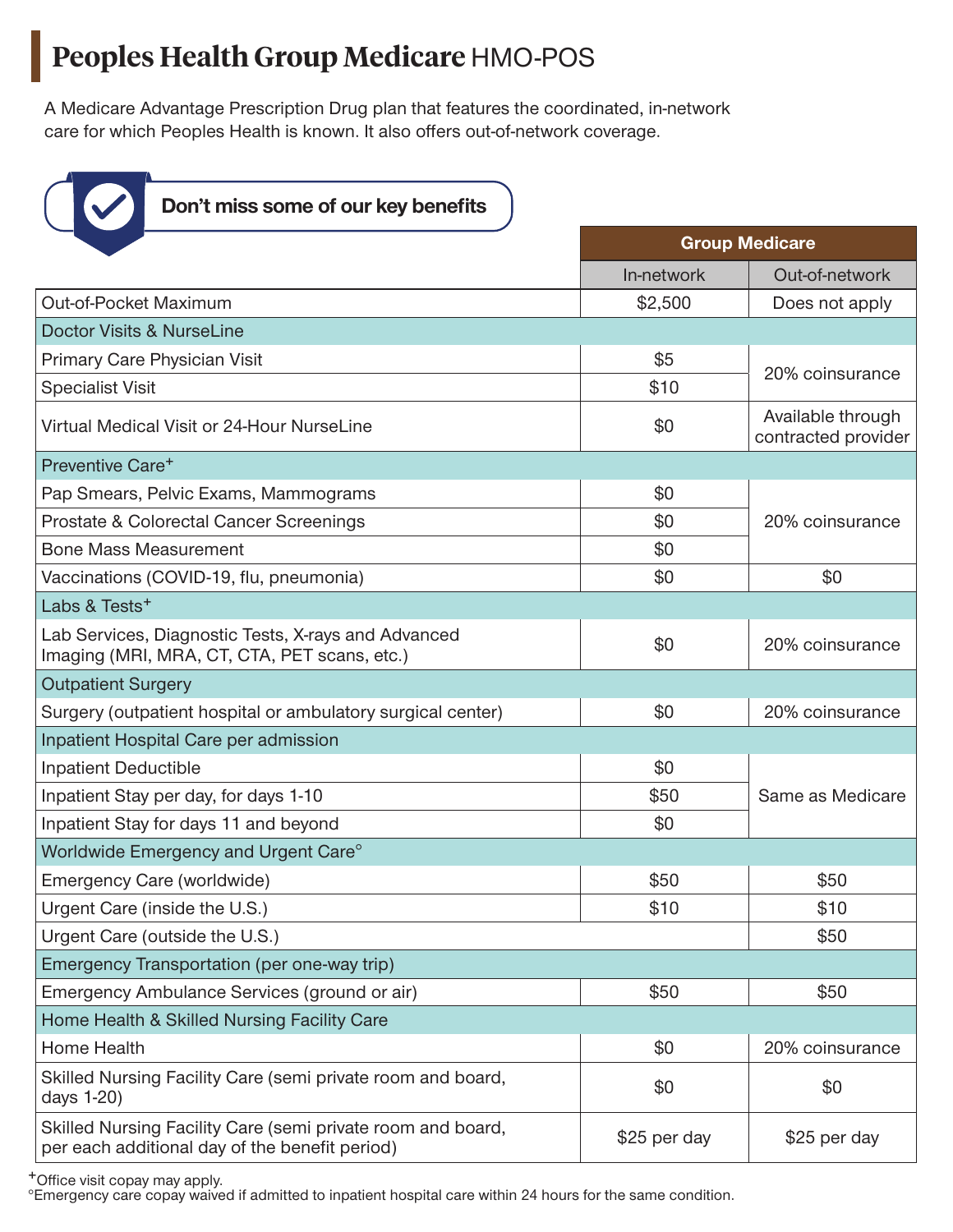|                                                                                  | <b>Group Medicare</b> |                                          |  |
|----------------------------------------------------------------------------------|-----------------------|------------------------------------------|--|
|                                                                                  | In-network            | Out-of-network                           |  |
| <b>Outpatient Services &amp; Supplies</b>                                        |                       |                                          |  |
| Occupational, Physical or Speech Therapy Visit                                   | \$0                   |                                          |  |
| Durable Medical Equipment - DME (wheelchairs, oxygen, etc.)                      | 5% coinsurance        | 20% coinsurance                          |  |
| Diabetes Monitoring Supplies (test strips, monitor, etc.<br>from a DME provider) | \$0                   |                                          |  |
| Mental Health & Substance Abuse Treatment                                        |                       |                                          |  |
| Inpatient Mental Health per day, for days 1-10                                   | \$50                  | Same as Medicare                         |  |
| Inpatient Mental Health per day, for days 11-90                                  | \$0                   |                                          |  |
| Outpatient Mental Health or Substance Abuse Visit                                | \$10                  | 20% coinsurance                          |  |
| Virtual Mental Health Visit                                                      | \$0                   | Available through<br>contracted provider |  |

Out-of-network/non-contracted providers are under no obligation to treat Peoples Health members, except in emergency situations. Please call our customer service number or see your Evidence of Coverage for more information, including the cost-sharing that applies to out-of-network services. Contact the plan for more information.

| Additional In-Network Benefits not Covered by Original Medicare          |                                        |  |  |
|--------------------------------------------------------------------------|----------------------------------------|--|--|
| \$0 Over-the-Counter Health & Wellness Items                             | \$40 allowance per quarter             |  |  |
| Meals After Inpatient Hospital Stay (2 meals per day, for up to 5 days)  | \$0                                    |  |  |
| Respite Care Services (up to 12 four-hour sessions per year)             | \$0                                    |  |  |
| Routine Eye Exam                                                         | \$15                                   |  |  |
| Eyeglasses or Contact Lenses (one pair per year)                         | \$0                                    |  |  |
| Dental - Preventive (1 set of X-rays and 2 exams and cleanings per year) | \$0                                    |  |  |
| Dental - Comprehensive (fillings, dentures, etc.)                        | Copays vary<br>\$50 deductible applies |  |  |
| Dental - Coverage Maximum                                                | \$2,500                                |  |  |
| <b>Fitness Center Membership</b>                                         | \$0                                    |  |  |

| <b>Medicare Part D Prescription Drugs</b> | <b>Network Pharmacies</b> |                                                                   |  |
|-------------------------------------------|---------------------------|-------------------------------------------------------------------|--|
| Initial Coverage Period                   | 30-Day Supply             | 90-Day Supply<br>(from pharmacies with<br>preferred cost-sharing) |  |
| Tier 1 (with coverage through the gap)    | \$3                       | \$0                                                               |  |
| Tier 2 (with coverage through the gap)    | \$10                      | \$0                                                               |  |
| Tier 3 (with coverage through the gap)    | \$25                      | \$50                                                              |  |
| Tier 4 (with coverage through the gap)    | \$50                      | \$100                                                             |  |
| Tier 5 (with coverage through the gap)    | 20% coinsurance           | 30-day supply only                                                |  |